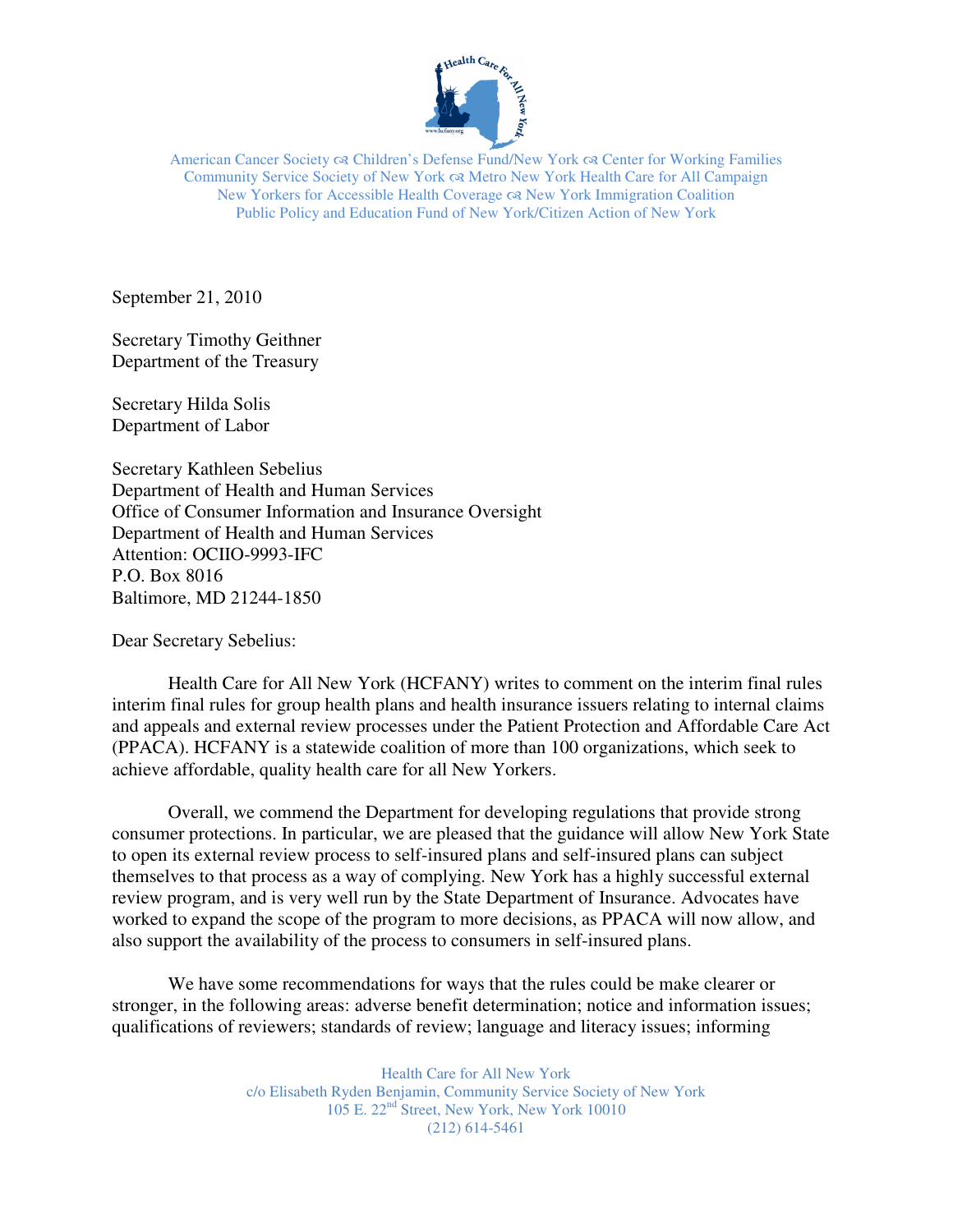

consumers about their right to consumer assistance and advocacy; legal remedies; and the minimum standards for consumer protection in the NAIC model act.

## **Adverse Benefit Determinations**

The interim final rule does not clearly state that any adverse benefit determination eligible for internal review is also eligible for external review. The rules should also be amended to include the denial of access to a specialist provider by a plan in the list of adverse benefit determinations which can be appealed. The Department should clarify how consumers can complain if other rights under PPACA are violated, and require plans to share this information with consumers. The rules should be clarified to indicate that rescissions of coverage are eligible for external review under State processes.

First, as mentioned above, we recommend that the Department add the denial of access to a specialist provider—even if it is an out-of-network provider—by a plan or issuer to the enumerated list of adverse benefit determinations which can be appealed through the internal and external appeal processes. In some cases, there are uniquely qualified specialists, centers of excellence and so forth, with the capacity to treat a certain condition. In these cases, a denial of access to a specific doctor or provider can be tantamount to denial to a type of medically necessary treatment in its entirety.

We recommend that the Department clarify how consumers can complain when they believe that a plan or issuer has made a decision that violates one of PPACA's new consumer protection provisions, like whether a plan meets the grandfathering criteria, or whether a young person is eligible for dependent coverage. The Department should release clear information about how consumers can contest these decisions, and require health plans and insurers to inform consumers as well.

Finally, the definition of adverse benefit determination for both internal and external review in the rule includes rescissions of coverage  $(\S 54.9815 - 2719T(a)(2)(a))$ . The section of the rules relating to internal claims and appeals specifies that a rescission of coverage must be treated as an adverse benefit determination (§54.9815-2719T(b)(2)(a)) and the section of the rules relating to the federal external appeals process refers to the definition found at §54.9815-  $2719T(a)(2)(a)$ . However, the section of the rules relating to State external review processes lists decisions that can be reviewed, and does not include rescissions of coverage in this list  $((§54.9815-2719T(c)(2)(i))$ . The Department should correct this oversight to clarify that all adverse benefit decisions subject to internal review are also subject to the State external review process.

# **Notice and Information Issues**

 We commend the Department for developing rules with strong protections for consumers in the notice requirements. The model notices are well designed, and we are pleased to see that they include contact information for Consumer Assistance Programs. However, we recommend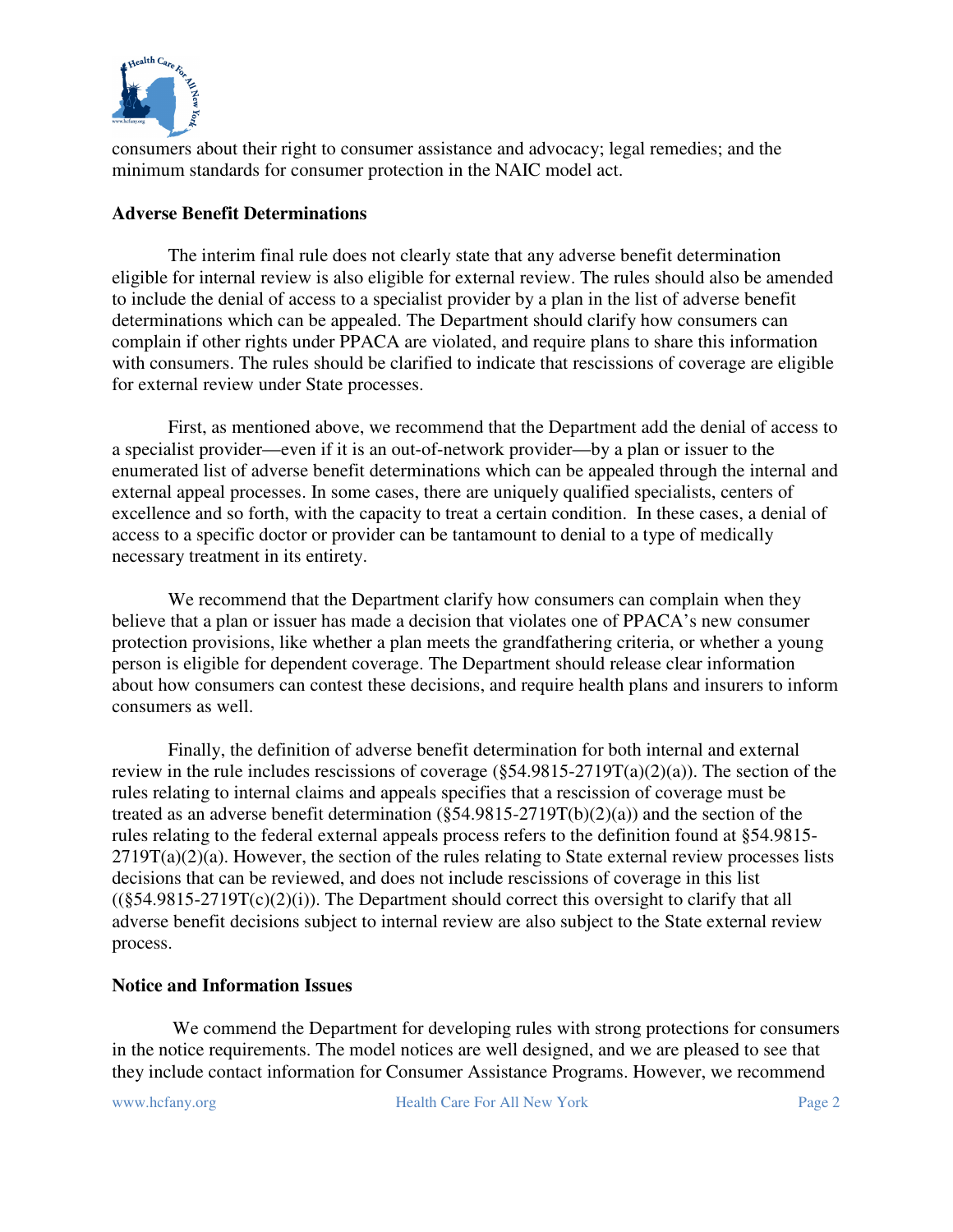

that the rules require that the plan or issuer provide consumers with more information in these notices. We also recommend that the rules require a plan or issuer to provide a consumer with a copy of the file that is provided to the IRO, with time for the consumer to respond. Finally, we recommend that IROs or State agencies making external review determinations report the substance of their decisions so that consumers can see how similar disputes have been resolved.

 The rules require an insurer or plan to include in the notice the reason or reasons for the adverse benefit determination, including a denial code, its meaning, a description of the standard, if any, used in the decision, and in the case of a final internal adverse determination, a discussion of the decision. We recommend that the consumers should also be provided with any guidelines of the plan or issuer relating to the subject matter of the dispute, regardless of whether they were relied upon in the determination.

Additionally, consumers should be given a copy of any materials submitted by the plan or issuer to the IRO for consideration in the external review. The plan or issuer should send a copy of the file to the consumer at the same time that it sends a copy to the IRO. The consumer should have 5 days to review the file and respond with evidence.

We also recommend that the rules require a State agency or IRO making an external appeal determination to report the substance of each decision, in a redacted format to protect consumer privacy, in a way that allows a consumer with an issue to appeal to research how similar disputes have been resolved.

## **Qualifications of reviewers**

 We commend the Department for making it clear that Independent Review Organizations (IRO) used in State or federal external review processes must be accredited and follow clear standards to prevent conflicts of interest. These rules will greatly increase consumer confidence in the review process and produce fairer outcomes. The Department could improve on the rules, however, by ensuring that review of legal issues is performed by reviewers with legal expertise, and that reviewers of medical issues are experts in the particular field of medicine at issue.

 Some decisions that will be presented for review by IROs are legal issues. For example, a case might present questions about whether a plan issuer has complied with State or federal law. IROs typically employ reviewers with clinical expertise, to review medical questions, but not legal expertise. While the technical guidance issued by the Departments of Labor and Health and Human Services regarding interim procedures for federal external review in the group and individual markets require external reviews to be conducted by reviewers with legal and clinical expertise,<sup>i</sup> the interim final rules do not indicate that IROs employed in State review must have legal experience. To ensure that these questions receive appropriate review, the Department should direct cases with legal issues to State or federal regulatory agencies, or require IROs to employ reviewers with legal expertise.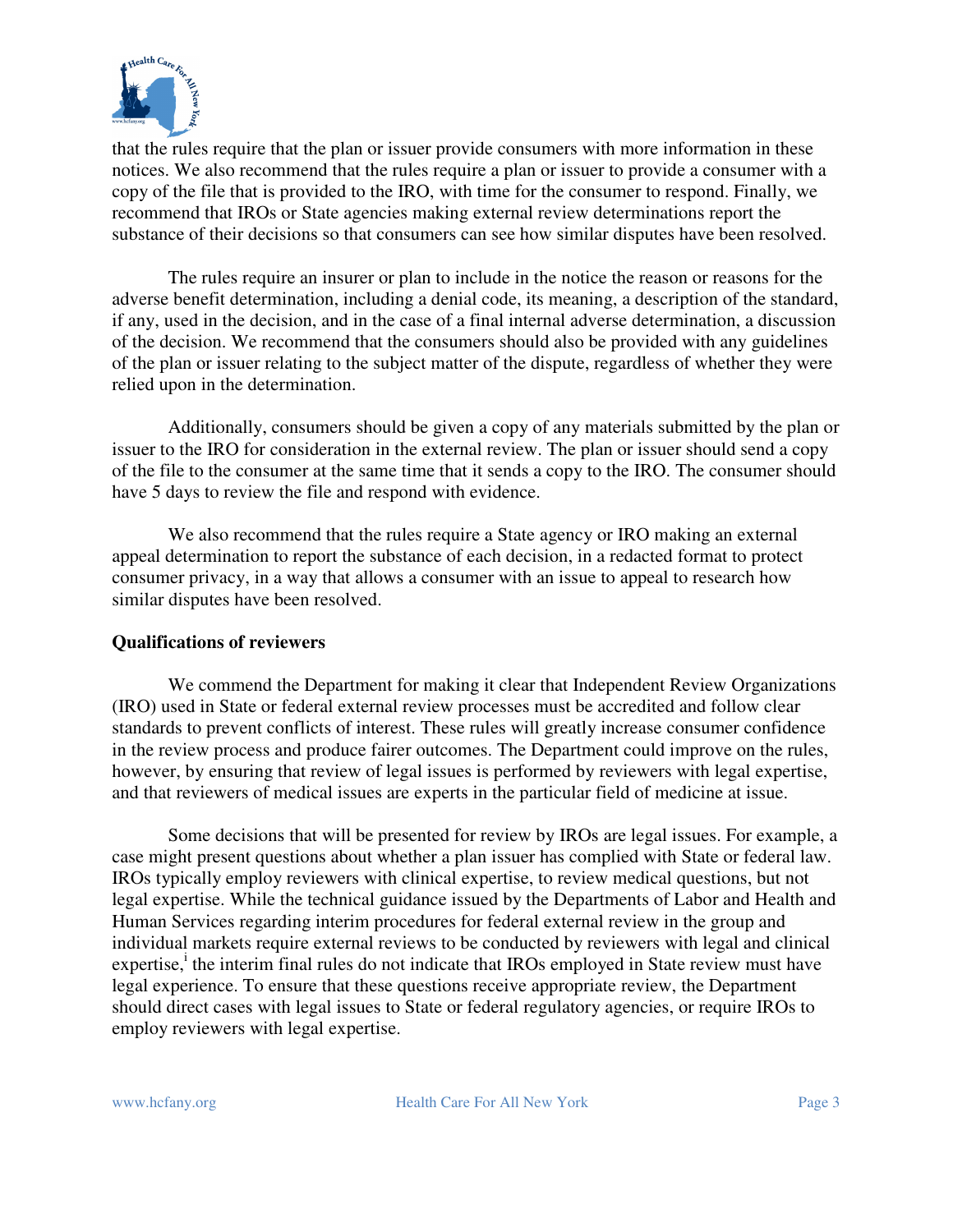

 We also recommend that the Department include strict standards for medical reviewers employed in external reviews, similar to the standard found in the NAIC Model Act. The act specifies that the reviewer must be an expert in the treatment of the covered person's medical condition that is the subject of the external review, and must be knowledgeable about the recommended health care service or treatment through recent or current actual clinical experience treating patients with the same or similar medical condition.

# **Standards of Review**

We urge the Department to clarify that a State external review process must provide for de novo review of adverse benefits decisions. Additionally, the external reviewer should be able to consider the best interest of the consumer in making a determination.

The NAIC Uniform Health Carrier External Review Model Act specifies that "the assigned independent review organization is not bound by any decisions or conclusions reached during the health carrier's utilization review process . . . or the health carrier's internal grievance process. . ."ii Similarly, the technical guidance issued by the Departments of Labor and Health and Human Services regarding interim procedures for federal external review in the group and individual markets state that an examiner will "review the claim de novo and not be bound by any decisions or conclusions reached during the plan's [health insurance issuer's] internal claims and appeals process" in reaching a decision.<sup>iii</sup>

 We assume that the Department's requirement that a State external review process provide at a minimum the consumer protections of the NAIC Uniform Model Act includes the de novo standard. We urge the Department to make this requirement explicit through further guidance.

 Additionally, the reviewer should be allowed to consider the best interest of the consumer in making a determination. New York State's statute requires that an "external appeal agent shall review the utilization review agent's final adverse determination and, in accordance with the provisions of this title, shall make a determination as to whether the health care plan acted reasonably and with sound medical judgment and in the best interest of the patient."<sup>iv</sup>

## **Language and Literacy Issues**

## Notice Thresholds

 We commend the Department for requiring plans and issuers to provide notices in languages other than English, but we recommend that the Department lower the thresholds for determining whether a plan or issuer must provide written appeals notices in languages other than English.

The interim final rule requires plans and issuers to provide notices in languages other than English according to thresholds, based on the number of participants in the plan. If a plan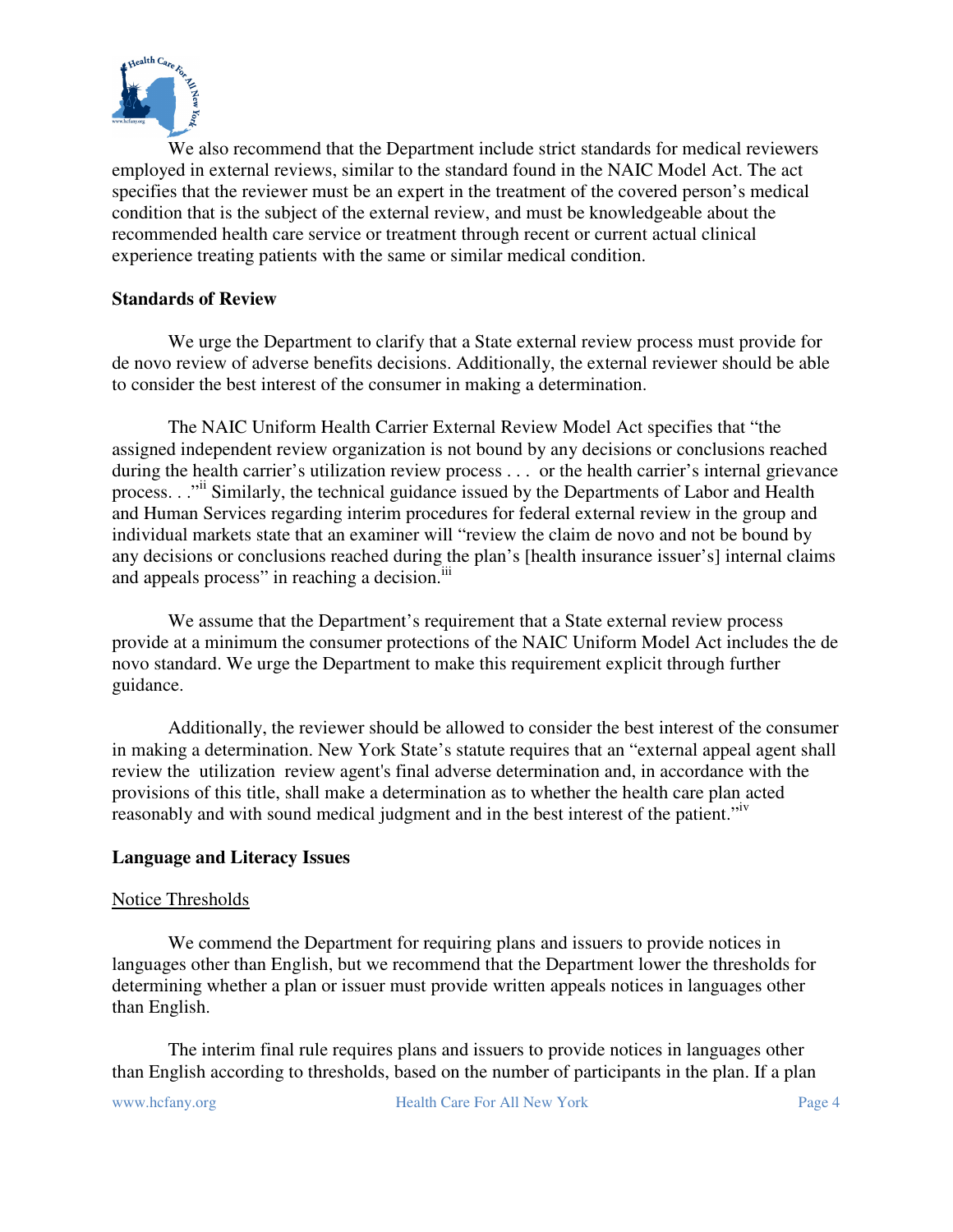

covers fewer than 100 participants at the beginning of a plan year, it must provide notices in a language other than English if 25 percent of all plan participants are literate only in that language. If a plan covers more than 100 participants at the beginning of the plan year, it must provide notices in a language other than English if the lesser of 500 participants, or 10 percent of all plan participants, are literate only in that language. In the individual market, a plan must provide notices in a language other than English if 10 percent of the households in the county are literate only in that language.

We are concerned that these thresholds are too high. In the United States, 8.6 percent of people age 5 and over speak English less than "very well," a level of proficiency that may be required to understand a notice of appeal.<sup>V</sup> The language used in notices and other correspondence relating to appeals is highly technical, and difficult for consumers to understand even in their first language. Appeals are time-sensitive, and consumers who need translation could miss an opportunity to appeal a critical decision because they were unable to find help reading the notice in time. Almost five percent of households in the United States are "linguistically isolated" – no member of the household 14 years old or older speaks only English or speaks English "very well."vi For these households, finding a translator in time to appeal a decision would be very challenging. This issue is even more likely to affect New York consumers: over 13 percent of New Yorkers aged 5 and over speak English less than "very well," and 8.4 percent of New York households are linguistically isolated.<sup>vii</sup>

We recommend that the Department instead adopt the standard used by New York State in its Hospital Financial Assistance Law. This law requires hospitals to print applications for financial assistance in the primary languages of patients served by the hospital. The hospital must determine these primary languages by reviewing two factors: the languages used to communicate with patients who receive services from the hospital, and the languages spoken by consumers living in the hospital's primary service area. A hospital is required to provide applications in a language other than English if it is "used to communicate, during at least five percent of patient visits in a year, by patients who cannot speak, read, write or understand the English language at the level of proficiency necessary for effective communication with health care providers."<sup>viii</sup> We recommend that the Department to lower the group market threshold to five percent of the plan participants, regardless of the number of plan participants.

The hospital financial assistance law also requires a hospital to provide applications in a language other than English if it is "spoken by non-English speaking individuals comprising more than one percent of the primary hospital service area population, as calculated using demographic information available from the United States Bureau of the Census, supplemented by data from school systems."ix We recommend that the Department lower the individual market threshold from 10 percent to one percent.

#### Oral Communications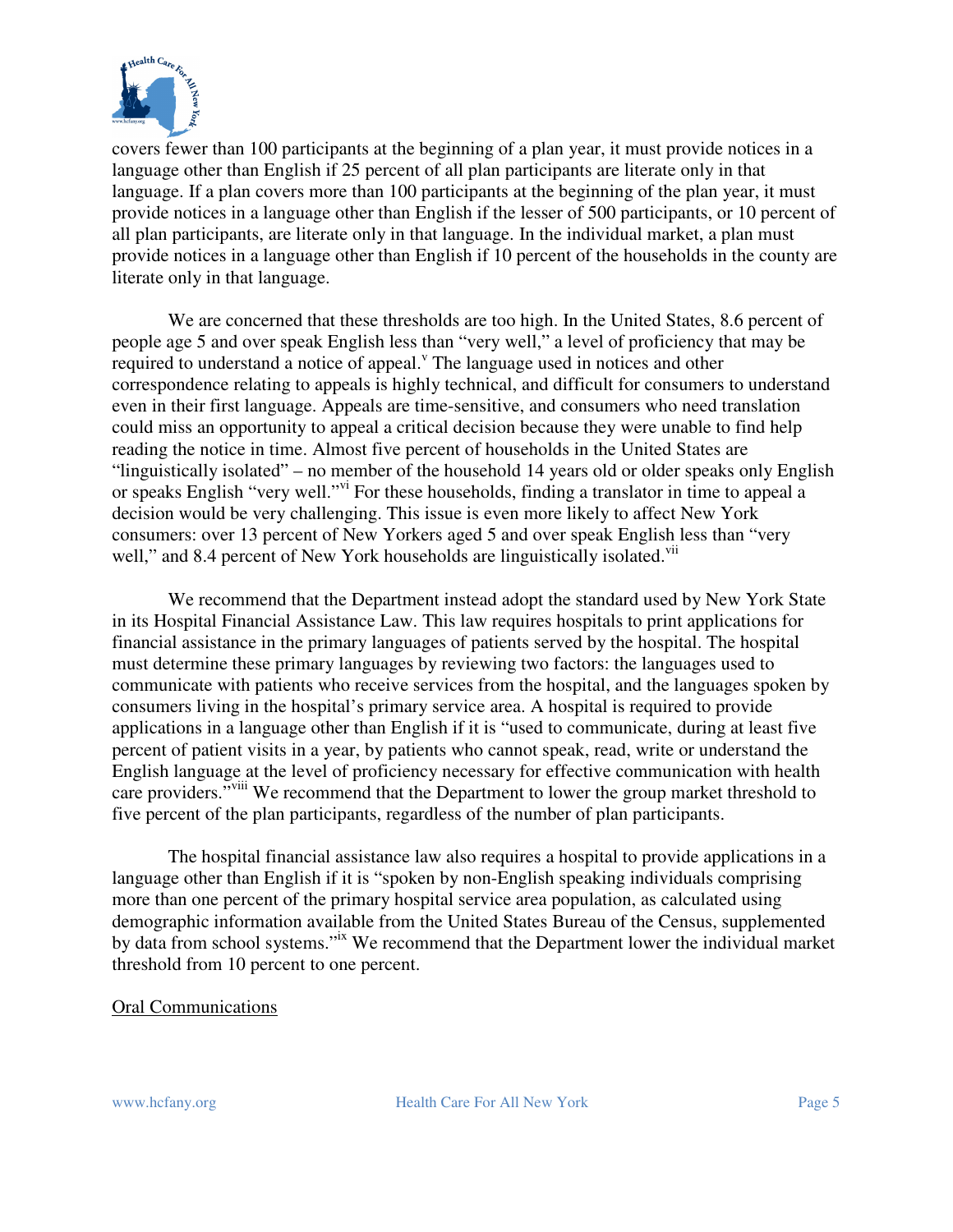

 We recommend that the Department supplement these language access rules by requiring plans or issuers to provide oral translation of notices in languages other than English and notify consumers of the right to receive such translation.

Not all limited English proficiency consumers will be able to receive notices translated into the language in which they are literate, even with more generous thresholds. Plans and insurers could serve these consumers through oral translation of notices. Language lines that provide translation into many languages are easily accessed. We recommend that the Department create a model notice that free oral translation of appeals notices is available, translated into at least the 15 languages in which the Social Security Administration provides Medicare information, and require plans and insurers to include this model notice with appeals notices.

### Limited prose literacy

We also recommend that the Department ensure that consumers with limited prose literacy receive appeals notices in plain language that is easily understood.

Millions of adults in the United States have basic or below basic prose literacy. Low literacy can be as much of a barrier to these consumers as a lack of English proficiency. We recommend that the Department review model notices to ensure that they can be understood by a consumer with a fifth-grade reading level, and that the Department require plans or issuers to provide all appeals materials written at the same level.

#### **Consumer assistance and representation**

 We commend the Department for requiring plans or issuers to include in an appeals notices information about government agencies and consumer assistance programs or ombudsprograms that can assist them with their appeals. We urge the Department to make the interim final rules more explicit about a consumer's right to representation in an appeal.

 Consumer Assistance Programs and Ombudsprograms funded through PPACA are charged with helping consumers with internal and external appeals. Including the contact information for these groups in an appeal notice will make it much easier for consumers to access this assistance. The Department could make this assistance more effective still by requiring plans and issuers to provide Consumer Assistance Programs or Ombudsprograms with contact information for plan representatives charged with working with these assistance programs. The model notices should also explain to consumers when their health care provider can ask as an authorized representative for the consumer in the appeals process.

#### **Legal remedies**

 The interim final rules and technical guidance for interim procedures for the federal external review processes state that an external review decision is binding except to the extent that other remedies are available under State or Federal law. We believe that this language could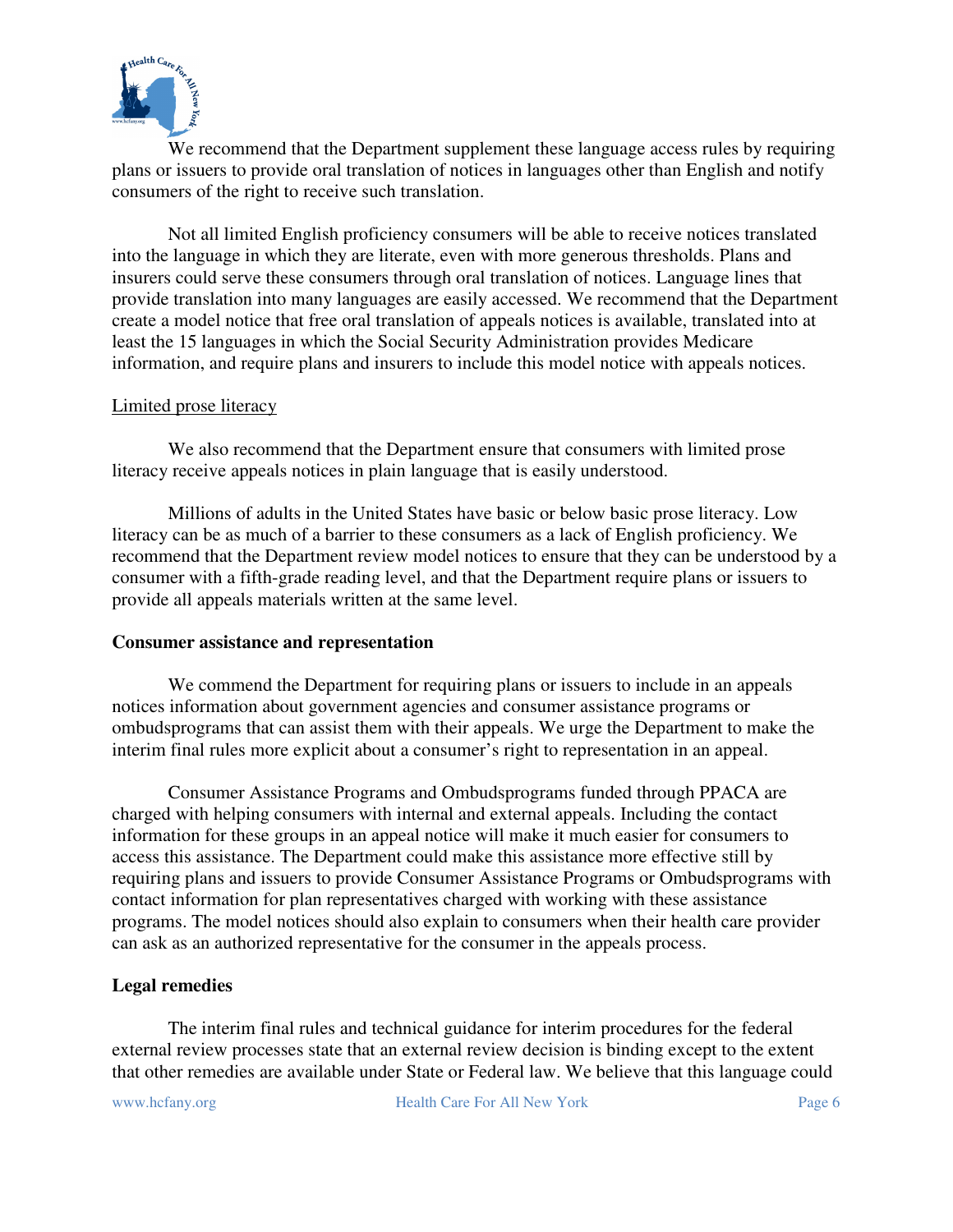

be made stronger, by stating explicitly that a consumer has the right to proceed directly to court to pursue available remedies, without a requirement that they exhaust the external review process before doing so. Additionally, we recommend that the Department clarify the consumer's right to pursue additional remedies in court by clarifying that an external review decision is binding on a consumer "unless reversed by a court of competent jurisdiction."

 While the interim final rules and technical guidance do not state that a consumer must complete the external review process before going to court, they do not make it clear that a consumer has the right to proceed to court without first undergoing the external review process. Under New York State law, a consumer has the option to pursue an external appeal before proceeding to court, but is not required to do so before seeking a legal remedy in court. The statute explicitly states that, "The rights and remedies conferred in this article upon insureds and health care providers shall be cumulative and in addition to and not in lieu of any other rights or remedies available under law."<sup>x</sup> We recommend that the Department clarify in the interim final rules and technical guidance that a consumer is not required to seek an external review of an adverse benefit determination before pursuing remedies available under State or Federal law. We also recommend that the Department include a statement explaining this right to consumers in the model notices.

 We also recommend that the Department include clearer language in the interim final rules and technical guidance regarding a consumer's right to proceed to court to seek legal remedies following an adverse decision by an external reviewer. The rules and guidance state that a decision by an IRO is binding on the claimant except to the extent that other remedies are available under State or Federal law. We recommend that the Department replace this language with "binding unless reversed by a court of competent jurisdiction."

## **NAIC minimum consumer protections**

 The interim final rules designate a list of consumer protections found in the NAIC model act as the "minimum standards for State external review processes. We believe that the following consumer protections, also found in the NAIC model act, are also essential minimum standards that should be added to the regulations:

- Consumers have the right to file internal and external appeals simultaneously for expedited review
- The standard of external review is de novo
- A carrier must immediately act to implement a reviewer's decision
- The IRO must consider medical records, attending professional's recommendation, consultant reports, and practice guidelines in addition to carrier's criteria
- Consumers have the right to be represented by someone the consumer has designated in writing
- Besides being accredited, an IRO must meet time frames for review; have qualified reviewers with relevant medical expertise and no conflicts of interest